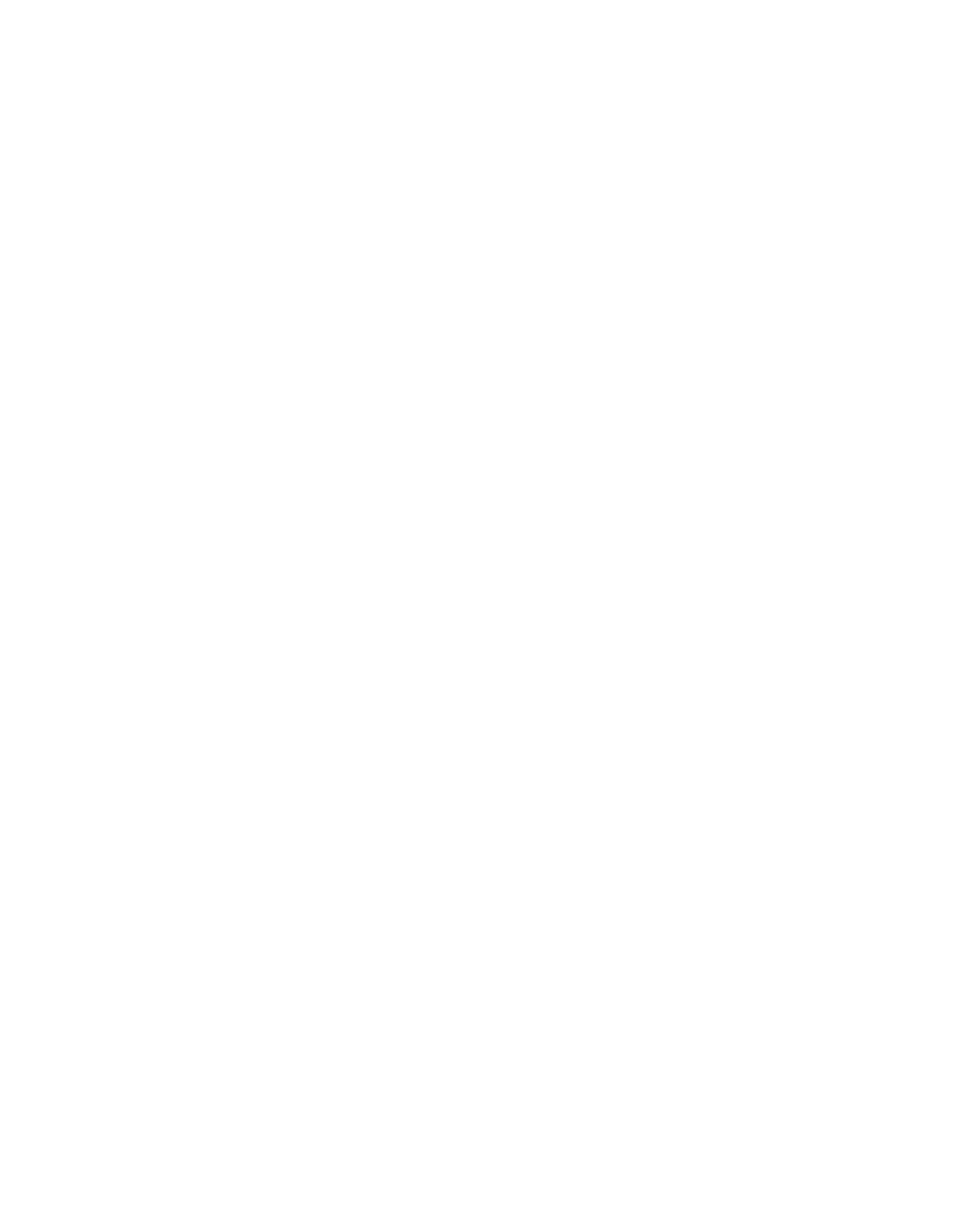

# **2021**

# **Instructions for PA-40 Schedule O**

PA-40 O IN 06-21 **Other Deductions** 

# **GENERAL INFORMATION**

#### **PURPOSE OF SCHEDULE**

Use PA-40 Schedule O to report the amount of deductions for contributions to Medical Savings or Health Savings Accounts and/or the amount of contributions to an IRC Section 529 Qualified Tuition Program and/or IRC Section 529A Pennsylvania ABLE Savings Program by the taxpayer and/or spouse.

# **RECORDING DOLLAR AMOUNTS**

Show money amounts in whole-dollars only. Eliminate any amount less than \$0.50 and increase any amount that is \$0.50 or more to the next highest dollar.

# **WHO MUST COMPLETE**

PA-40 Schedule O must be completed and included with an originally filed PA-40, Personal Income Tax Return, if the taxpayer and/or spouse made contributions to a Medical Savings or Health Savings Account and/or made contributions to an IRC Section 529 Qualified Tuition Program and/or IRC Section 529A Pennsylvania ABLE Savings Program and the taxpayer and/or spouse wish to take an amount as a deduction on Line 10 of the PA-40, Personal Income Tax Return.

An amended PA Schedule O must be included with Schedule PA-40 X if increases or decreases in other deduction amounts on PA Schedule O are discovered after an original or other amended return is filed with the department. Section III on Page 2 of Schedule PA-40 X must be completed to explain any increase or decrease to the amount of contributions and resulting deduction reported on an amended PA-40, Personal Income Tax Return.

# **SCHEDULE INSTRUCTIONS**

#### **IDENTIFICATION INFORMATION**

#### **NAME**

Enter the name of the taxpayer. If a jointly filed return, enter the name of the primary taxpayer (name shown first on the PA-40, Personal Income Tax Return). Enter the primary taxpayer's name even when only reporting the other deductions for the spouse on a return filed using the Married, Filing Jointly filing status.

#### **SOCIAL SECURITY NUMBER**

Enter the Social Security number (SSN) of the taxpayer. Enter the primary taxpayer's SSN also when reporting only the other deductions for the spouse on a return filed using the Married, Filing Jointly filing status.

LINE INSTRUCTIONS

# SECTION I

**IRC SECTION 529 QUALIFIED TUITION PROGRAM CONTRIBUTIONS**

# **LINE 1**

# **COLUMN (a)**

Enter the name of each beneficiary for whom an IRC Section 529 Qualified Tuition Program contribution was made during the tax year.

**IMPORTANT:** Only include contributions made on behalf of a beneficiary up to and including Dec. 31 of the tax year. Contributions made after Dec. 31 of the tax year and before the April 15 of the following tax year may only be included on the following tax year's return.

# **COLUMN (b)**

Enter the corresponding Social Security number for each beneficiary listed in Column (a).

#### **COLUMNS (c) AND (d)**

Enter the amount contributed on behalf of each beneficiary by the taxpayer and/ or spouse in the appropriate column.

**REMINDER:** Include the amount of any IRC Section 529 contribution reported and made from the immediately preceding tax year's PA-40 Schedule P, Refund Donations to Pennsylvania 529 College Savings Program Accounts.

**CAUTION:** Do not include more than \$15,000 per beneficiary in Column (c) or more \$15,000 per beneficiary in Column (d).

| TIP If there are more than 10 beneficiaries for which a de-<br>duction is claimed, please include a statement show- |
|---------------------------------------------------------------------------------------------------------------------|
|                                                                                                                     |
| ing each beneficiary's name Social Security number and the                                                          |
| amount of the deduction claimed for each of the beneficiar-                                                         |
| ies by the taxpayer and/ or spouse.                                                                                 |

# **LINE 2**

#### **COLUMNS (c) AND (d)**

Add the amounts for Columns (c) and/or (d) and enter the total.